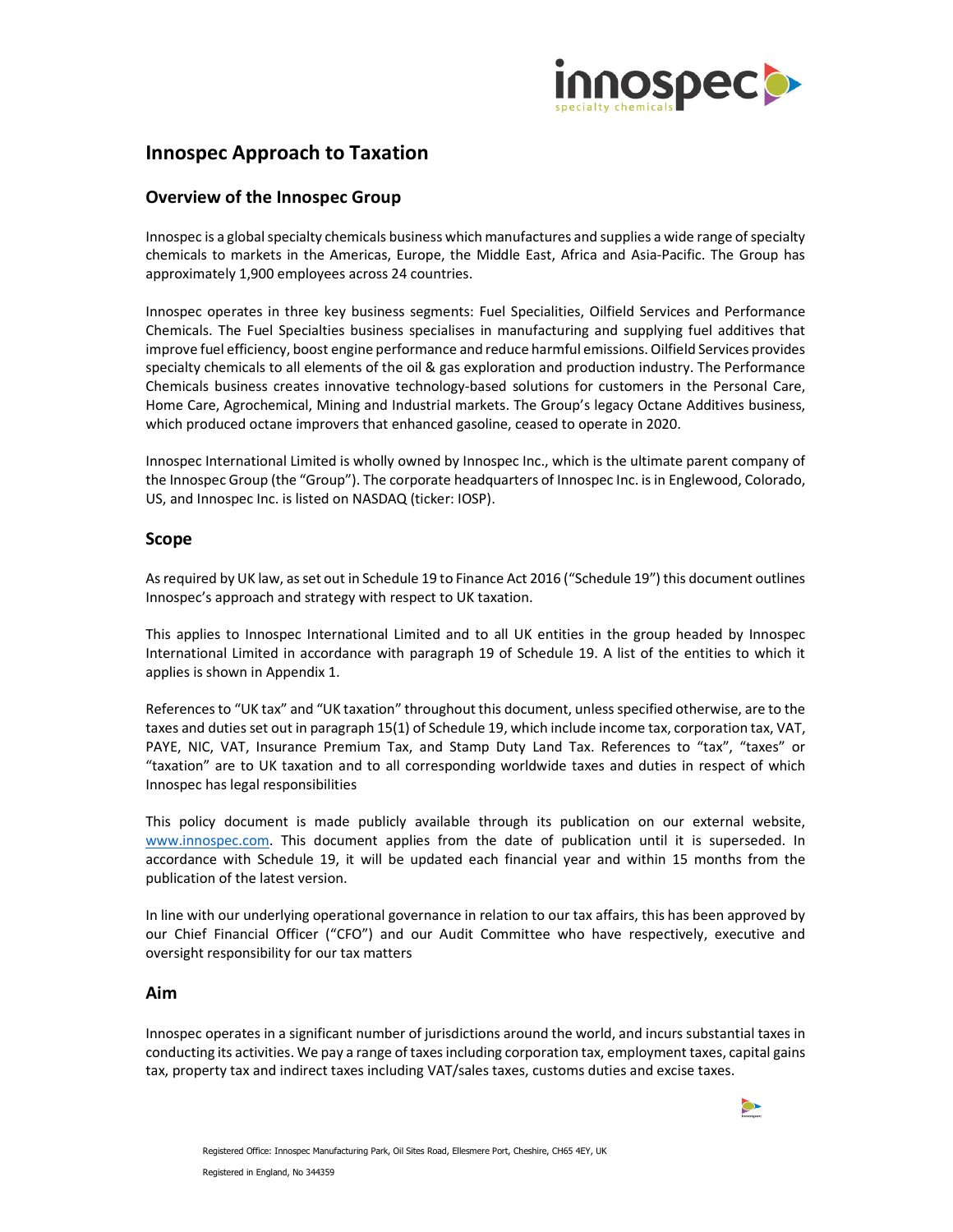

Innospec is committed to sound principles of corporate governance, seeking to enhance the long-term value of the company for the benefit of its shareholders and other stakeholders. The company believes that the long-term interests of its shareholders and other stakeholders are advanced by responsibly addressing the concerns of its stakeholders and interested parties, and we acknowledge that our stakeholders include the tax authorities in the jurisdictions in which the Group operates.

As such, we are committed to responsible and compliant taxpayer behaviour in every country in which we operate, and having transparent and open relationships with all relevant tax authorities, whilst efficiently managing the tax cost of doing business.

In line with the requirements of UK law, and to underpin our approach to UK taxation, this document explains our position in respect of the following areas:

- Our approach to risk management and governance arrangements in relation to UK taxation;
- Our attitude to tax planning in relation to UK taxation;
- The level of risk we are willing to accept in relation to UK taxation; and
- Our approach towards dealings with HM Revenue & Customs ("HMRC").

#### Risk management and governance in relation to UK taxation

Our tax processes and systems are subject to the same level of robust internal controls and external audit as the rest of the Innospec business. As Innospec Inc. is a U.S. company listed on the NASDAQ, it is subject to the Sarbanes Oxley Act of 2002 ("SOx"), and the risk management of the UK business, including UK taxation, is aligned closely with and integrated into the overall SOx framework.

Ultimate responsibility for our tax strategy and compliance rests with the Board of Innospec Inc. The Board delegates executive management to the Group's Senior Management Team, with financial aspects such as taxation delegated to the CFO. The CFO retains executive responsibility for tax matters, with the ongoing management of our tax affairs delegated to the Group Tax team, which undertakes regular training to ensure that it has the required expertise to responsibly manage our tax affairs, and the team is staffed with appropriately qualified individuals. Furthermore, the Audit Committee's oversight monitors the integrity of our financial reporting systems and internal controls framework on behalf of the Board, and this includes those elements relating to taxation.

Performance is monitored on a quarterly basis through external reviews from the Group's statutory auditor and quarterly reports are made to the CFO and Audit Committee.

We have identified our main tax risks and the steps taken to mitigate them, as follows:

- One-off, non-routine transactions, such as acquisitions: Such transactions are carefully considered to ensure that they are treated correctly for tax purposes, and the positions taken and conclusions drawn are documented. Typically, where the transaction is significant, Innospec will obtain third-party advice from a reputable advisor to ensure that the position which is applied is appropriate.
- Operational risks: Such risks arise where business transactions are not carried out in accordance with the Group's tax policy and/or local tax laws. We consider that this risk is most likely to crystallise when a new transaction takes place (e.g. supplying a product into a new market), or when an existing transaction takes place on terms which have not been agreed by Group Tax. There is regular and ongoing communication between the Group Tax team and the business to

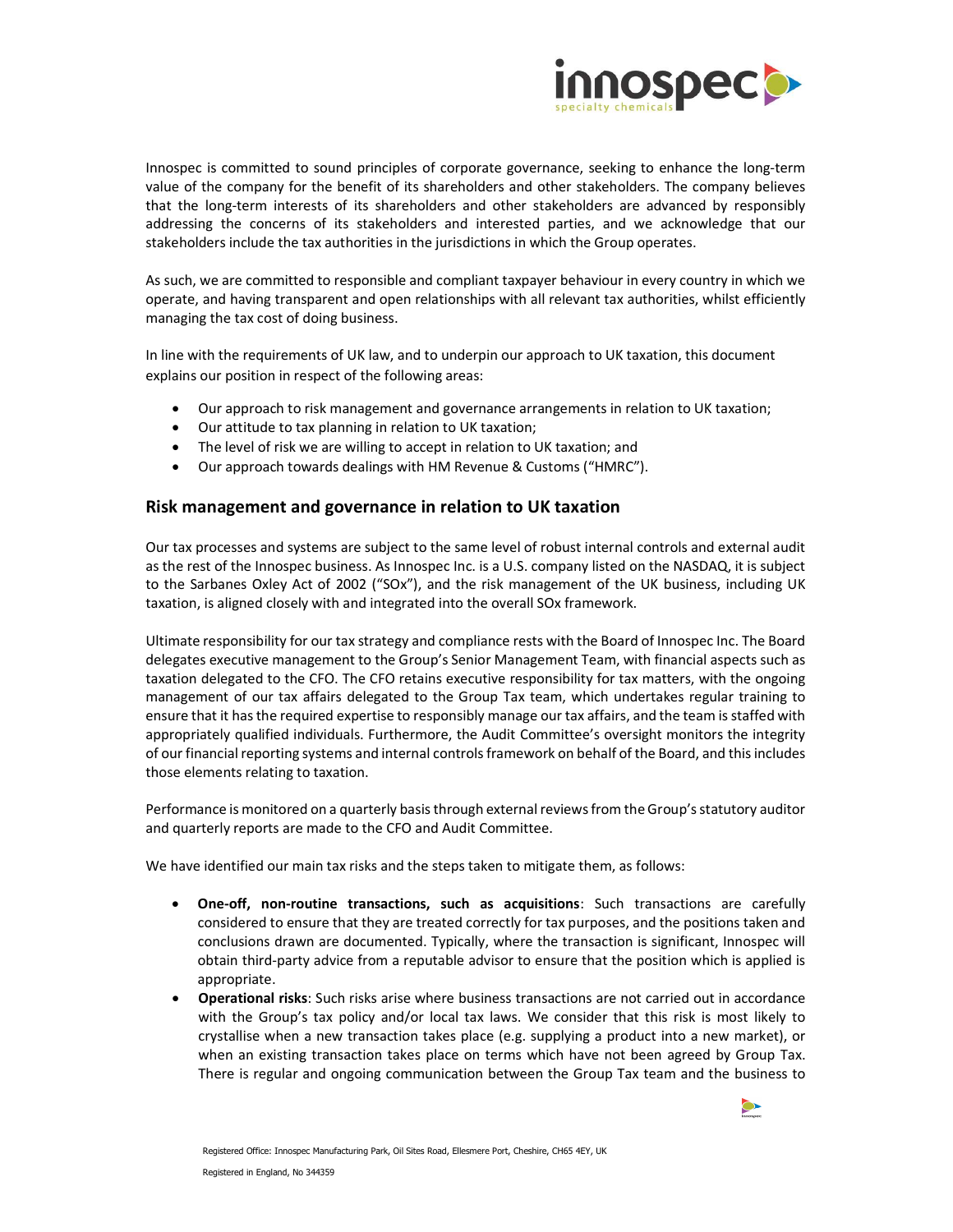

identify such transactions, and Group Tax performs regular reviews to confirm that transactions take place on agreed terms.

**•** Legislative risk: UK and international tax regulations are subject to regular change, and there is a risk that the Group's tax positions do not take the changes into consideration. The Group Tax team undertakes regular training to keep its knowledge of tax legislation up-to-date. We also work with external advisors who provide appropriate support in cases where new tax issues arise, where there is uncertainty about the application of legislation, or if the issue involves significant complexity.

We consider that our exposure to these risks is comparable to equivalent businesses operating in a multinational environment.

## Tax planning in relation to UK taxation

In structuring our commercial activities and when considering the viability of investments, tax is one of the many factors that are considered. We expect and aim to pay tax on our income in the countries where we perform our activities, and steps are taken to reduce the risk of double taxation.

Any structuring that is undertaken is in accordance with commercial and economic realities. We do not use contrived, abnormal or artificial structures which are intended for tax avoidance, we do not make use of tax planning which has no or limited commercial substance, and no arrangements are entered into which have a main purpose of reducing or eliminating any person's or entity's liability to taxation. We have not entered into any tax avoidance schemes which would require disclosure under the Disclosure of Tax Avoidance Schemes rules.

The Innospec group has no companies which are tax resident in a territory which is classed as a tax haven, nor do we have any branches / permanent establishments in any tax havens. Any business which Innospec has established in a low tax jurisdiction has both commercial purpose and appropriate substance, which support the arm's length profits which it earns.

#### Risk appetite in relation to UK taxation

Given the scale of our business, risks will inevitably arise from time to time in relation to the interpretation of complex tax law, and we actively seek to identify, evaluate and monitor these risks.

Where there is significant uncertainty or complexity in relation to a risk, for example, where there may be two or more interpretations of tax law, we will obtain external advice regarding the most appropriate application of the legislation. Where appropriate, advance clearance on tax treatment is sought from HMRC to gain certainty over the tax treatment of a transaction.

As noted above, as part of our wider compliance framework, we are committed to responsible and compliant taxpayer behaviours in all jurisdictions, including the UK. Our systems and processes are established to identify and mitigate material tax risks and we look to minimise uncertainty in our tax liability positions wherever possible.

#### Approach to dealing with HMRC

We seek to develop and maintain strong, open, positive and collaborative relationships with tax authorities through regular dialogue. We engage with tax authorities with honesty, integrity and respect, and wherever possible we do so on a real time basis to minimise uncertainty and risk.

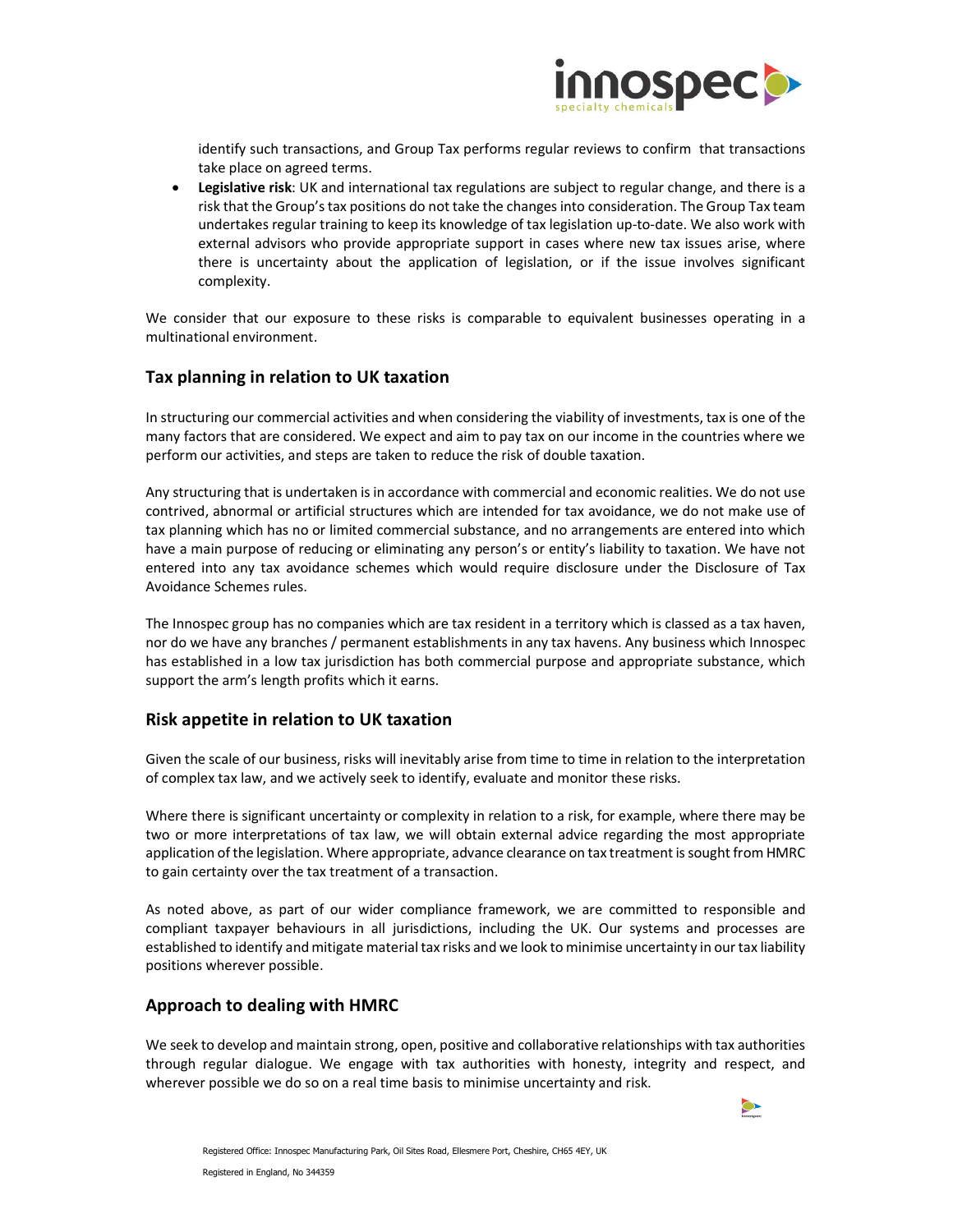

We seek to disclose all relevant information to HMRC to enable a thorough review of our tax position.

Any inadvertent errors in submissions made to HMRC are fully disclosed as soon as reasonably practicable after they are identified.

## Tax as a part of Innospec's corporate governance framework

In addition to the above, which explains our position in respect of the four key areas as outlined in paragraph 23(1) of Schedule 19, we also wish to address our approach in relation to Innospec's corporate governance framework.

Innospec places the strongest emphasis on high standards of corporate governance. We have established a clear and effective governance structure to ensure that we uphold a high standard of corporate and business integrity across all our activities. With this in mind, the Board of Directors has adopted our Code of Conduct, compliance with which is required throughout the business. We also expect our suppliers to maintain a high standard of business conduct, and this is reflected in our Supplier Code of Conduct which applies to all of our suppliers, service providers, and other contractors.

Our business strategy is built across the four pillars of responsible business: economic, social, environment and governance. Our focus areas target the issues that matter most to our internal and external stakeholders. Tax is particularly relevant in a number of these focus areas, in particular:

 Economic ("Responsible Growth") and Social ("Caring for People") – Generating economic benefits for our employees, shareholders, local communities and wider society.

We have a responsibility to our shareholders to manage our tax cost, but equally we have a responsibility to society to pay all taxes that are due under applicable laws.

 Governance ("Leading by Example") – Understanding that honest, ethical and transparent conduct is vital to our success and reputation.

Compliance with local tax regulations is an important aspect of our ongoing compliance responsibility.

#### Version Control

This version of the Tax Strategy was published in November 2021 and reflects the position for the financial year to 31 December 2021. We do not currently anticipate any material changes during 2021 or 2022, and the document will be reviewed in approximately 12 months' time and amended if necessary.